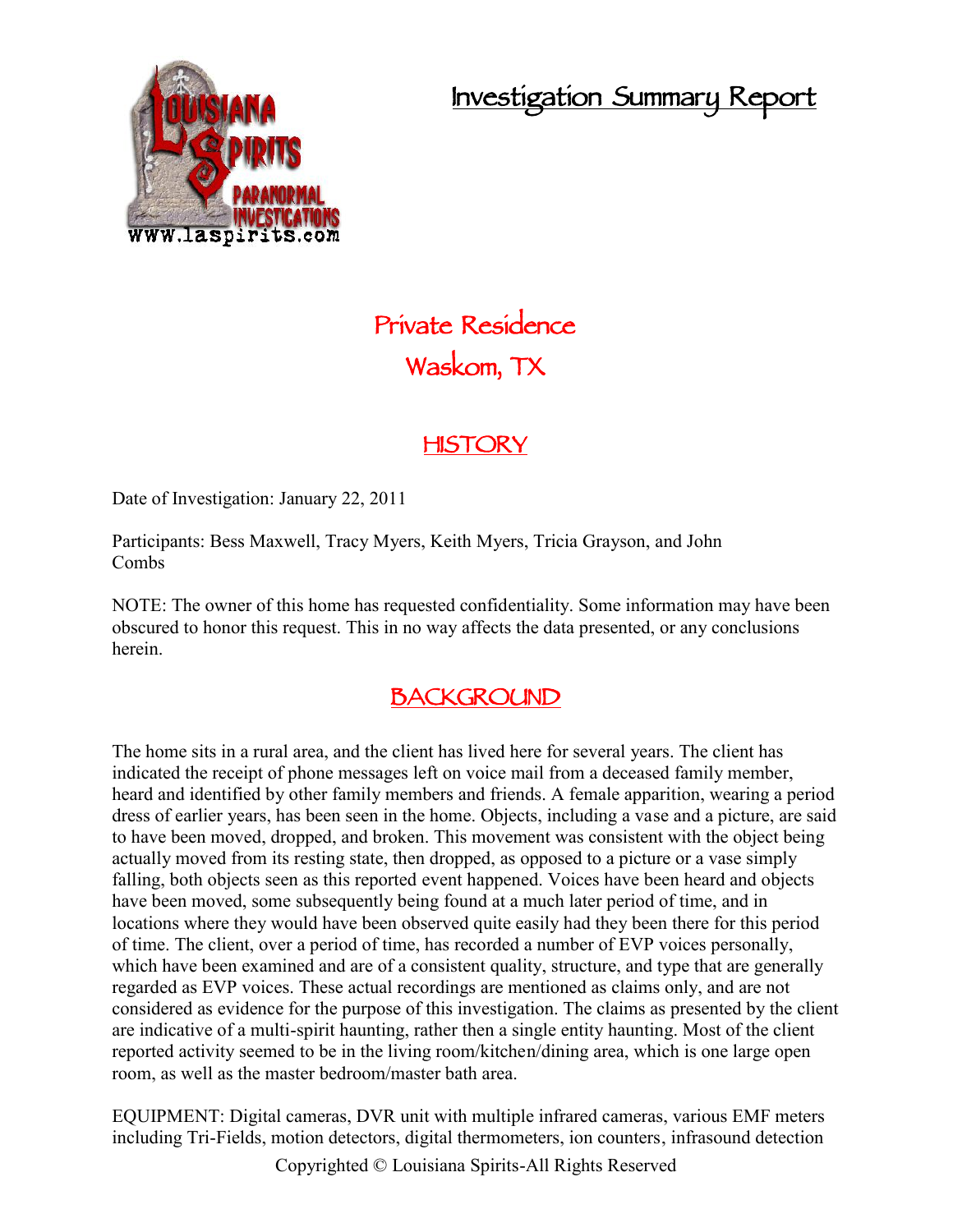equipment, PEAR REG-1 units for the detection of anomalous consciousness with software on Hewlett-Packard computers.

#### **INVESTIGATION**

#### AT THE TIME OF TESTING AND IN THE AREAS OF TESTING:

No anomalous still photos or video was obtained, except as noted below. No hot spots or cold spots, not otherwise normally explainable, were noted. No anomalous motion was noted by the detectors. Ion counts, positive and negative, were normal. No infrasound was indicated. No anomalous EMF fields or spikes were encountered. No personal experiences were reported.

VIDEO: One event was noted, by Tricia Grayson, while seated at the monitor. One camera seemed to move slightly left/right and return to its original position. Camera 3 was covering this camera. The tripod did not move, and the camera movement, side to side, due to camera three's level, was not readily detectable. The camera that was moved was in the location that the client had reported objects being moved, including a picture and a vase. This movement would normally be explained as camera movement by the cable being moved by natural causes, tripping, entanglement, etc. All investigators were in known or photographed locations at the time of movement, none close to the cable. This movement is noted primarily as it is in an area of reported object movement, and we cannot account for the movement of this camera by known natural means. It is noted that investigators were within 4- 8 feet of this camera at the time of movement, under observation of each other, and none could have caused the movement. The fourth investigator, Tricia Grayson was at the monitor, and I, John Combs, was in the hallway, around the corner, away from camera and cable. The client was seated in the dining area, also away from camera and cable, but under observation of the three investigators in the living area. Any movement of the home that would have sufficiently caused camera one to move (vibration, setting of the home), would have also caused camera three to have moved. It is also noted that no unusual noise consistent with vibration, settling, etc., was noted by any party.

#### **CONSCIOUSNESS DETECTION - PEAR REG-1 UNITS**

This testing is passive in nature and designed to detect through quantum tunneling, the probability that a human type consciousness may be present affecting the REG- 1 units, when all incarnate consciousness has been removed from the testing areas. The minimum reporting standard for this type testing is p< .05, with the .05 being the probability that the event could be the result due to chance alone in the probability analysis. A total of 35 tests were run. At the minimum reporting standard of .05, we could expect to receive 1.75 (round up to 2.0) tests as false positives. The mean score of these fourteen tests was .024410. This means that the corrected number of false positives expected would be 35 tests x .024410 = .854, rounded up to 1.0, false positives expected by chance.

The test results were as follows:

Master Bath 1 z= 2.123 p < .016877 Kitchen/Hall 1 z= 2.010 p< .022216 Kitchen/Hall 3 z= 1.983 p< .023684 MiddleBR 5 z= 1.753 p < .039801 MiddleBR 6 z= 1.819 p < .034656 Kitchen "A" z= 1.876 p< .030328

Copyrighted © Louisiana Spirits-All Rights Reserved